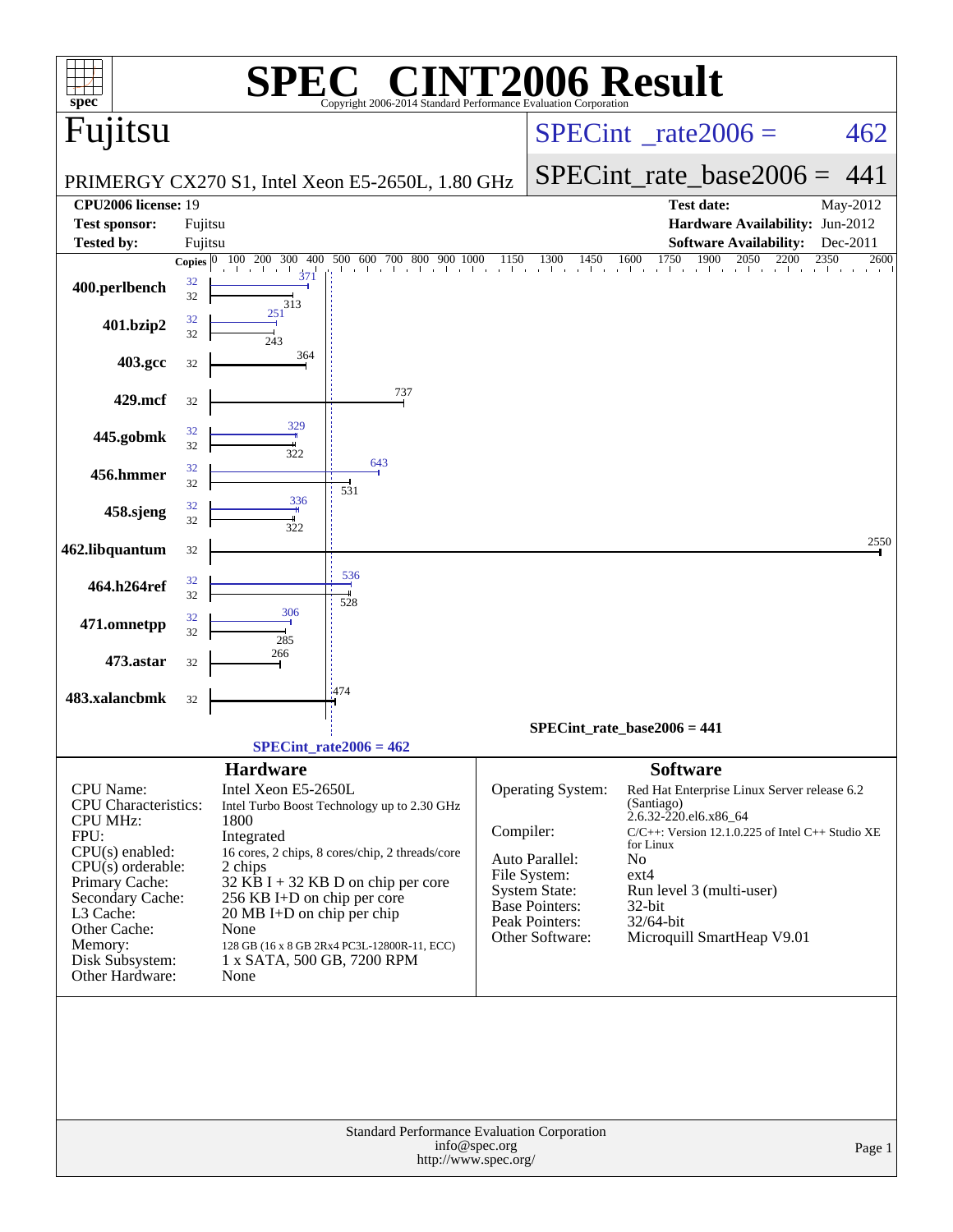

# **[SPEC CINT2006 Result](http://www.spec.org/auto/cpu2006/Docs/result-fields.html#SPECCINT2006Result)**

#### Fujitsu

#### SPECint rate  $2006 = 462$

PRIMERGY CX270 S1, Intel Xeon E5-2650L, 1.80 GHz

[SPECint\\_rate\\_base2006 =](http://www.spec.org/auto/cpu2006/Docs/result-fields.html#SPECintratebase2006) 441

**[CPU2006 license:](http://www.spec.org/auto/cpu2006/Docs/result-fields.html#CPU2006license)** 19 **[Test date:](http://www.spec.org/auto/cpu2006/Docs/result-fields.html#Testdate)** May-2012

**[Test sponsor:](http://www.spec.org/auto/cpu2006/Docs/result-fields.html#Testsponsor)** Fujitsu **[Hardware Availability:](http://www.spec.org/auto/cpu2006/Docs/result-fields.html#HardwareAvailability)** Jun-2012 **[Tested by:](http://www.spec.org/auto/cpu2006/Docs/result-fields.html#Testedby)** Fujitsu **Fugital Example 2011 [Software Availability:](http://www.spec.org/auto/cpu2006/Docs/result-fields.html#SoftwareAvailability)** Dec-2011

#### **[Results Table](http://www.spec.org/auto/cpu2006/Docs/result-fields.html#ResultsTable)**

|                                                                                                          | <b>Base</b>   |                |       |                |       |                |                  | <b>Peak</b>   |                |              |                |              |                |              |  |
|----------------------------------------------------------------------------------------------------------|---------------|----------------|-------|----------------|-------|----------------|------------------|---------------|----------------|--------------|----------------|--------------|----------------|--------------|--|
| <b>Benchmark</b>                                                                                         | <b>Copies</b> | <b>Seconds</b> | Ratio | <b>Seconds</b> | Ratio | <b>Seconds</b> | Ratio            | <b>Copies</b> | <b>Seconds</b> | <b>Ratio</b> | <b>Seconds</b> | <b>Ratio</b> | <b>Seconds</b> | <b>Ratio</b> |  |
| 400.perlbench                                                                                            | 32            | 997            | 314   | 998            | 313   | 997            | <b>313</b>       | 32            | 840            | 372          | 842            | 371          | 844            | 370          |  |
| 401.bzip2                                                                                                | 32            | 1275           | 242   | 1272           | 243   | 1270           | 243 <sup>I</sup> | 32            | 1231           | 251          | 1230           | 251          | 1228           | 251          |  |
| $403.\mathrm{gcc}$                                                                                       | 32            | 708            | 364   | 709            | 363   | 709            | 364              | 32            | 708            | 364          | 709            | 363          | 709            | 364          |  |
| $429$ .mcf                                                                                               | 32            | 396            | 737   | 396            | 736   | 396            | 737I             | 32            | 396            | 737          | 396            | 736          | 396            | 737          |  |
| $445$ .gobm $k$                                                                                          | 32            | 1064           | 315   | 1041           | 322   | 1037           | 324              | 32            | 1021           | 329          | 1041           | 322          | 1014           | 331          |  |
| 456.hmmer                                                                                                | 32            | 562            | 531   | 562            | 531   | 560            | 533 <sub>1</sub> | 32            | 464            | 643          | 464            | 644          | 467            | 640          |  |
| $458$ .sjeng                                                                                             | 32            | 1204           | 322   | 1230           | 315   | 1204           | 322              | 32            | 1151           | 336          | 1151           | 336          | 1182           | 327          |  |
| 462.libquantum                                                                                           | 32            | 260            | 2550  | 260            | 2550  | 260            | 2550             | 32            | 260            | 2550         | 260            | 2550         | 260            | 2550         |  |
| 464.h264ref                                                                                              | 32            | 1328           | 533   | 1341           | 528   | 1345           | 527l             | 32            | 1319           | 537          | 1320           | 536          | 1324           | 535          |  |
| 471.omnetpp                                                                                              | 32            | 699            | 286   | 701            | 285   | 701            | 285              | 32            | 654            | 306          | 655            | 306          | 653            | 306          |  |
| 473.astar                                                                                                | 32            | 841            | 267   | 844            | 266   | 847            | 265              | 32            | 841            | 267          | 844            | 266          | 847            | 265          |  |
| 483.xalancbmk                                                                                            | 32            | 466            | 474   | 464            | 476   | 466            | 474              | 32            | 466            | 474          | 464            | 476          | 466            | 474          |  |
| Results appear in the order in which they were run. Bold underlined text indicates a median measurement. |               |                |       |                |       |                |                  |               |                |              |                |              |                |              |  |

#### **[Submit Notes](http://www.spec.org/auto/cpu2006/Docs/result-fields.html#SubmitNotes)**

 The numactl mechanism was used to bind copies to processors. The config file option 'submit' was used to generate numactl commands to bind each copy to a specific processor. For details, please see the config file.

#### **[Operating System Notes](http://www.spec.org/auto/cpu2006/Docs/result-fields.html#OperatingSystemNotes)**

 Stack size set to unlimited using "ulimit -s unlimited" Transparent Huge Pages enabled with: echo always > /sys/kernel/mm/redhat\_transparent\_hugepage/enabled runspec command invoked through numactl i.e.: numactl --interleave=all runspec <etc>

#### **[General Notes](http://www.spec.org/auto/cpu2006/Docs/result-fields.html#GeneralNotes)**

Environment variables set by runspec before the start of the run: LD\_LIBRARY\_PATH = "/SPECcpu2006/libs/32:/SPECcpu2006/libs/64"

 Binaries compiled on a system with 1x Core i7-860 CPU + 8GB memory using RHEL5.5 This result was measured on the PRIMERGY CX250 S1. The PRIMERGY CX250 S1 and the PRIMERGY CX270 S1 are electronically equivalent. For information about Fujitsu please visit: <http://www.fujitsu.com>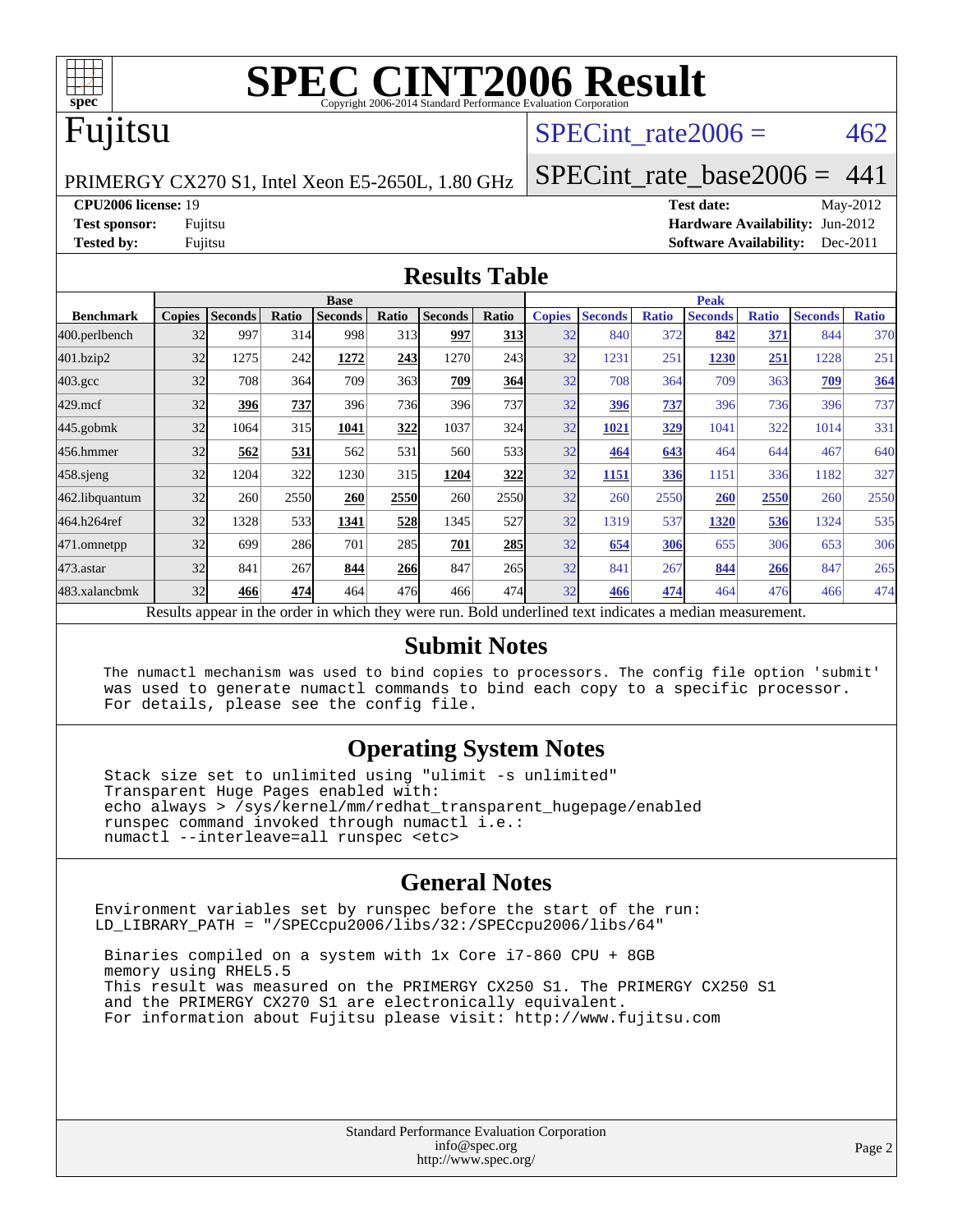

# **[SPEC CINT2006 Result](http://www.spec.org/auto/cpu2006/Docs/result-fields.html#SPECCINT2006Result)**

# Fujitsu

SPECint rate  $2006 = 462$ 

PRIMERGY CX270 S1, Intel Xeon E5-2650L, 1.80 GHz

#### **[CPU2006 license:](http://www.spec.org/auto/cpu2006/Docs/result-fields.html#CPU2006license)** 19 **[Test date:](http://www.spec.org/auto/cpu2006/Docs/result-fields.html#Testdate)** May-2012

[SPECint\\_rate\\_base2006 =](http://www.spec.org/auto/cpu2006/Docs/result-fields.html#SPECintratebase2006)  $441$ 

**[Test sponsor:](http://www.spec.org/auto/cpu2006/Docs/result-fields.html#Testsponsor)** Fujitsu **[Hardware Availability:](http://www.spec.org/auto/cpu2006/Docs/result-fields.html#HardwareAvailability)** Jun-2012 **[Tested by:](http://www.spec.org/auto/cpu2006/Docs/result-fields.html#Testedby)** Fujitsu **[Software Availability:](http://www.spec.org/auto/cpu2006/Docs/result-fields.html#SoftwareAvailability)** Dec-2011

#### **[Base Compiler Invocation](http://www.spec.org/auto/cpu2006/Docs/result-fields.html#BaseCompilerInvocation)**

[C benchmarks](http://www.spec.org/auto/cpu2006/Docs/result-fields.html#Cbenchmarks):  $\text{icc}$   $-\text{m32}$ 

[C++ benchmarks:](http://www.spec.org/auto/cpu2006/Docs/result-fields.html#CXXbenchmarks) [icpc -m32](http://www.spec.org/cpu2006/results/res2012q3/cpu2006-20120620-23096.flags.html#user_CXXbase_intel_icpc_4e5a5ef1a53fd332b3c49e69c3330699)

#### **[Base Portability Flags](http://www.spec.org/auto/cpu2006/Docs/result-fields.html#BasePortabilityFlags)**

 400.perlbench: [-DSPEC\\_CPU\\_LINUX\\_IA32](http://www.spec.org/cpu2006/results/res2012q3/cpu2006-20120620-23096.flags.html#b400.perlbench_baseCPORTABILITY_DSPEC_CPU_LINUX_IA32) 462.libquantum: [-DSPEC\\_CPU\\_LINUX](http://www.spec.org/cpu2006/results/res2012q3/cpu2006-20120620-23096.flags.html#b462.libquantum_baseCPORTABILITY_DSPEC_CPU_LINUX) 483.xalancbmk: [-DSPEC\\_CPU\\_LINUX](http://www.spec.org/cpu2006/results/res2012q3/cpu2006-20120620-23096.flags.html#b483.xalancbmk_baseCXXPORTABILITY_DSPEC_CPU_LINUX)

#### **[Base Optimization Flags](http://www.spec.org/auto/cpu2006/Docs/result-fields.html#BaseOptimizationFlags)**

[C benchmarks](http://www.spec.org/auto/cpu2006/Docs/result-fields.html#Cbenchmarks):

[-xSSE4.2](http://www.spec.org/cpu2006/results/res2012q3/cpu2006-20120620-23096.flags.html#user_CCbase_f-xSSE42_f91528193cf0b216347adb8b939d4107) [-ipo](http://www.spec.org/cpu2006/results/res2012q3/cpu2006-20120620-23096.flags.html#user_CCbase_f-ipo) [-O3](http://www.spec.org/cpu2006/results/res2012q3/cpu2006-20120620-23096.flags.html#user_CCbase_f-O3) [-no-prec-div](http://www.spec.org/cpu2006/results/res2012q3/cpu2006-20120620-23096.flags.html#user_CCbase_f-no-prec-div) [-opt-prefetch](http://www.spec.org/cpu2006/results/res2012q3/cpu2006-20120620-23096.flags.html#user_CCbase_f-opt-prefetch) [-opt-mem-layout-trans=3](http://www.spec.org/cpu2006/results/res2012q3/cpu2006-20120620-23096.flags.html#user_CCbase_f-opt-mem-layout-trans_a7b82ad4bd7abf52556d4961a2ae94d5)

[C++ benchmarks:](http://www.spec.org/auto/cpu2006/Docs/result-fields.html#CXXbenchmarks)

[-xSSE4.2](http://www.spec.org/cpu2006/results/res2012q3/cpu2006-20120620-23096.flags.html#user_CXXbase_f-xSSE42_f91528193cf0b216347adb8b939d4107) [-ipo](http://www.spec.org/cpu2006/results/res2012q3/cpu2006-20120620-23096.flags.html#user_CXXbase_f-ipo) [-O3](http://www.spec.org/cpu2006/results/res2012q3/cpu2006-20120620-23096.flags.html#user_CXXbase_f-O3) [-no-prec-div](http://www.spec.org/cpu2006/results/res2012q3/cpu2006-20120620-23096.flags.html#user_CXXbase_f-no-prec-div) [-opt-prefetch](http://www.spec.org/cpu2006/results/res2012q3/cpu2006-20120620-23096.flags.html#user_CXXbase_f-opt-prefetch) [-opt-mem-layout-trans=3](http://www.spec.org/cpu2006/results/res2012q3/cpu2006-20120620-23096.flags.html#user_CXXbase_f-opt-mem-layout-trans_a7b82ad4bd7abf52556d4961a2ae94d5) [-Wl,-z,muldefs](http://www.spec.org/cpu2006/results/res2012q3/cpu2006-20120620-23096.flags.html#user_CXXbase_link_force_multiple1_74079c344b956b9658436fd1b6dd3a8a) [-L/smartheap -lsmartheap](http://www.spec.org/cpu2006/results/res2012q3/cpu2006-20120620-23096.flags.html#user_CXXbase_SmartHeap_7c9e394a5779e1a7fec7c221e123830c)

#### **[Base Other Flags](http://www.spec.org/auto/cpu2006/Docs/result-fields.html#BaseOtherFlags)**

[C benchmarks](http://www.spec.org/auto/cpu2006/Docs/result-fields.html#Cbenchmarks):

403.gcc: [-Dalloca=\\_alloca](http://www.spec.org/cpu2006/results/res2012q3/cpu2006-20120620-23096.flags.html#b403.gcc_baseEXTRA_CFLAGS_Dalloca_be3056838c12de2578596ca5467af7f3)

#### **[Peak Compiler Invocation](http://www.spec.org/auto/cpu2006/Docs/result-fields.html#PeakCompilerInvocation)**

[C benchmarks \(except as noted below\)](http://www.spec.org/auto/cpu2006/Docs/result-fields.html#Cbenchmarksexceptasnotedbelow): [icc -m32](http://www.spec.org/cpu2006/results/res2012q3/cpu2006-20120620-23096.flags.html#user_CCpeak_intel_icc_5ff4a39e364c98233615fdd38438c6f2) 400.perlbench: [icc -m64](http://www.spec.org/cpu2006/results/res2012q3/cpu2006-20120620-23096.flags.html#user_peakCCLD400_perlbench_intel_icc_64bit_bda6cc9af1fdbb0edc3795bac97ada53) 401.bzip2: [icc -m64](http://www.spec.org/cpu2006/results/res2012q3/cpu2006-20120620-23096.flags.html#user_peakCCLD401_bzip2_intel_icc_64bit_bda6cc9af1fdbb0edc3795bac97ada53)

456.hmmer: [icc -m64](http://www.spec.org/cpu2006/results/res2012q3/cpu2006-20120620-23096.flags.html#user_peakCCLD456_hmmer_intel_icc_64bit_bda6cc9af1fdbb0edc3795bac97ada53)

458.sjeng: [icc -m64](http://www.spec.org/cpu2006/results/res2012q3/cpu2006-20120620-23096.flags.html#user_peakCCLD458_sjeng_intel_icc_64bit_bda6cc9af1fdbb0edc3795bac97ada53)

```
C++ benchmarks: 
icpc -m32
```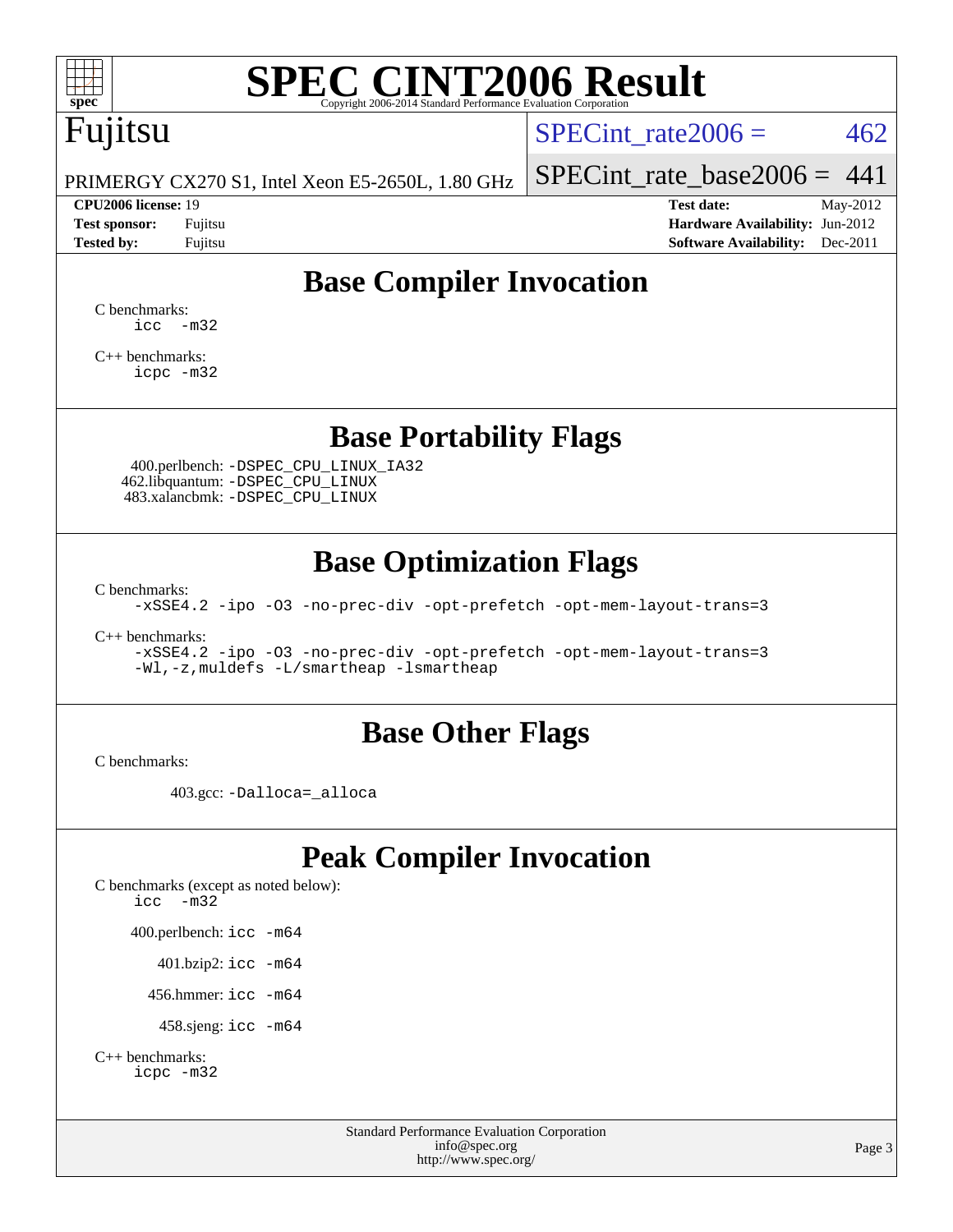

#### **[SPEC CINT2006 Result](http://www.spec.org/auto/cpu2006/Docs/result-fields.html#SPECCINT2006Result)** Copyright 2006-2014 Standard Performance Evaluation C

# Fujitsu

SPECint rate $2006 = 462$ 

PRIMERGY CX270 S1, Intel Xeon E5-2650L, 1.80 GHz

SPECint rate base2006 =  $441$ 

**[CPU2006 license:](http://www.spec.org/auto/cpu2006/Docs/result-fields.html#CPU2006license)** 19 **[Test date:](http://www.spec.org/auto/cpu2006/Docs/result-fields.html#Testdate)** May-2012 **[Test sponsor:](http://www.spec.org/auto/cpu2006/Docs/result-fields.html#Testsponsor)** Fujitsu **[Hardware Availability:](http://www.spec.org/auto/cpu2006/Docs/result-fields.html#HardwareAvailability)** Jun-2012 **[Tested by:](http://www.spec.org/auto/cpu2006/Docs/result-fields.html#Testedby)** Fujitsu **Fugital Example 2011 [Software Availability:](http://www.spec.org/auto/cpu2006/Docs/result-fields.html#SoftwareAvailability)** Dec-2011

#### **[Peak Portability Flags](http://www.spec.org/auto/cpu2006/Docs/result-fields.html#PeakPortabilityFlags)**

 400.perlbench: [-DSPEC\\_CPU\\_LP64](http://www.spec.org/cpu2006/results/res2012q3/cpu2006-20120620-23096.flags.html#b400.perlbench_peakCPORTABILITY_DSPEC_CPU_LP64) [-DSPEC\\_CPU\\_LINUX\\_X64](http://www.spec.org/cpu2006/results/res2012q3/cpu2006-20120620-23096.flags.html#b400.perlbench_peakCPORTABILITY_DSPEC_CPU_LINUX_X64) 401.bzip2: [-DSPEC\\_CPU\\_LP64](http://www.spec.org/cpu2006/results/res2012q3/cpu2006-20120620-23096.flags.html#suite_peakCPORTABILITY401_bzip2_DSPEC_CPU_LP64) 456.hmmer: [-DSPEC\\_CPU\\_LP64](http://www.spec.org/cpu2006/results/res2012q3/cpu2006-20120620-23096.flags.html#suite_peakCPORTABILITY456_hmmer_DSPEC_CPU_LP64) 458.sjeng: [-DSPEC\\_CPU\\_LP64](http://www.spec.org/cpu2006/results/res2012q3/cpu2006-20120620-23096.flags.html#suite_peakCPORTABILITY458_sjeng_DSPEC_CPU_LP64) 462.libquantum: [-DSPEC\\_CPU\\_LINUX](http://www.spec.org/cpu2006/results/res2012q3/cpu2006-20120620-23096.flags.html#b462.libquantum_peakCPORTABILITY_DSPEC_CPU_LINUX) 483.xalancbmk: [-DSPEC\\_CPU\\_LINUX](http://www.spec.org/cpu2006/results/res2012q3/cpu2006-20120620-23096.flags.html#b483.xalancbmk_peakCXXPORTABILITY_DSPEC_CPU_LINUX)

### **[Peak Optimization Flags](http://www.spec.org/auto/cpu2006/Docs/result-fields.html#PeakOptimizationFlags)**

[C benchmarks](http://www.spec.org/auto/cpu2006/Docs/result-fields.html#Cbenchmarks):

 400.perlbench: [-xSSE4.2](http://www.spec.org/cpu2006/results/res2012q3/cpu2006-20120620-23096.flags.html#user_peakPASS2_CFLAGSPASS2_LDCFLAGS400_perlbench_f-xSSE42_f91528193cf0b216347adb8b939d4107)(pass 2) [-prof-gen](http://www.spec.org/cpu2006/results/res2012q3/cpu2006-20120620-23096.flags.html#user_peakPASS1_CFLAGSPASS1_LDCFLAGS400_perlbench_prof_gen_e43856698f6ca7b7e442dfd80e94a8fc)(pass 1) [-ipo](http://www.spec.org/cpu2006/results/res2012q3/cpu2006-20120620-23096.flags.html#user_peakPASS2_CFLAGSPASS2_LDCFLAGS400_perlbench_f-ipo)(pass 2) [-O3](http://www.spec.org/cpu2006/results/res2012q3/cpu2006-20120620-23096.flags.html#user_peakPASS2_CFLAGSPASS2_LDCFLAGS400_perlbench_f-O3)(pass 2) [-no-prec-div](http://www.spec.org/cpu2006/results/res2012q3/cpu2006-20120620-23096.flags.html#user_peakPASS2_CFLAGSPASS2_LDCFLAGS400_perlbench_f-no-prec-div)(pass 2) [-prof-use](http://www.spec.org/cpu2006/results/res2012q3/cpu2006-20120620-23096.flags.html#user_peakPASS2_CFLAGSPASS2_LDCFLAGS400_perlbench_prof_use_bccf7792157ff70d64e32fe3e1250b55)(pass 2) [-auto-ilp32](http://www.spec.org/cpu2006/results/res2012q3/cpu2006-20120620-23096.flags.html#user_peakCOPTIMIZE400_perlbench_f-auto-ilp32)  $401.bzip2: -xSSE4.2(pass 2) -prof-qen(pass 1) -ipo(pass 2)$  $401.bzip2: -xSSE4.2(pass 2) -prof-qen(pass 1) -ipo(pass 2)$  $401.bzip2: -xSSE4.2(pass 2) -prof-qen(pass 1) -ipo(pass 2)$  $401.bzip2: -xSSE4.2(pass 2) -prof-qen(pass 1) -ipo(pass 2)$  $401.bzip2: -xSSE4.2(pass 2) -prof-qen(pass 1) -ipo(pass 2)$ [-O3](http://www.spec.org/cpu2006/results/res2012q3/cpu2006-20120620-23096.flags.html#user_peakPASS2_CFLAGSPASS2_LDCFLAGS401_bzip2_f-O3)(pass 2) [-no-prec-div](http://www.spec.org/cpu2006/results/res2012q3/cpu2006-20120620-23096.flags.html#user_peakPASS2_CFLAGSPASS2_LDCFLAGS401_bzip2_f-no-prec-div)(pass 2) [-prof-use](http://www.spec.org/cpu2006/results/res2012q3/cpu2006-20120620-23096.flags.html#user_peakPASS2_CFLAGSPASS2_LDCFLAGS401_bzip2_prof_use_bccf7792157ff70d64e32fe3e1250b55)(pass 2) [-opt-prefetch](http://www.spec.org/cpu2006/results/res2012q3/cpu2006-20120620-23096.flags.html#user_peakCOPTIMIZE401_bzip2_f-opt-prefetch) [-auto-ilp32](http://www.spec.org/cpu2006/results/res2012q3/cpu2006-20120620-23096.flags.html#user_peakCOPTIMIZE401_bzip2_f-auto-ilp32) [-ansi-alias](http://www.spec.org/cpu2006/results/res2012q3/cpu2006-20120620-23096.flags.html#user_peakCOPTIMIZE401_bzip2_f-ansi-alias)  $403.\text{sec: basepeak}$  = yes 429.mcf: basepeak = yes 445.gobmk: [-xSSE4.2](http://www.spec.org/cpu2006/results/res2012q3/cpu2006-20120620-23096.flags.html#user_peakPASS2_CFLAGSPASS2_LDCFLAGS445_gobmk_f-xSSE42_f91528193cf0b216347adb8b939d4107)(pass 2) [-prof-gen](http://www.spec.org/cpu2006/results/res2012q3/cpu2006-20120620-23096.flags.html#user_peakPASS1_CFLAGSPASS1_LDCFLAGS445_gobmk_prof_gen_e43856698f6ca7b7e442dfd80e94a8fc)(pass 1) [-prof-use](http://www.spec.org/cpu2006/results/res2012q3/cpu2006-20120620-23096.flags.html#user_peakPASS2_CFLAGSPASS2_LDCFLAGS445_gobmk_prof_use_bccf7792157ff70d64e32fe3e1250b55)(pass 2) [-ansi-alias](http://www.spec.org/cpu2006/results/res2012q3/cpu2006-20120620-23096.flags.html#user_peakCOPTIMIZE445_gobmk_f-ansi-alias) [-opt-mem-layout-trans=3](http://www.spec.org/cpu2006/results/res2012q3/cpu2006-20120620-23096.flags.html#user_peakCOPTIMIZE445_gobmk_f-opt-mem-layout-trans_a7b82ad4bd7abf52556d4961a2ae94d5) 456.hmmer: [-xSSE4.2](http://www.spec.org/cpu2006/results/res2012q3/cpu2006-20120620-23096.flags.html#user_peakCOPTIMIZE456_hmmer_f-xSSE42_f91528193cf0b216347adb8b939d4107) [-ipo](http://www.spec.org/cpu2006/results/res2012q3/cpu2006-20120620-23096.flags.html#user_peakCOPTIMIZE456_hmmer_f-ipo) [-O3](http://www.spec.org/cpu2006/results/res2012q3/cpu2006-20120620-23096.flags.html#user_peakCOPTIMIZE456_hmmer_f-O3) [-no-prec-div](http://www.spec.org/cpu2006/results/res2012q3/cpu2006-20120620-23096.flags.html#user_peakCOPTIMIZE456_hmmer_f-no-prec-div) [-unroll2](http://www.spec.org/cpu2006/results/res2012q3/cpu2006-20120620-23096.flags.html#user_peakCOPTIMIZE456_hmmer_f-unroll_784dae83bebfb236979b41d2422d7ec2) [-auto-ilp32](http://www.spec.org/cpu2006/results/res2012q3/cpu2006-20120620-23096.flags.html#user_peakCOPTIMIZE456_hmmer_f-auto-ilp32) 458.sjeng: [-xSSE4.2](http://www.spec.org/cpu2006/results/res2012q3/cpu2006-20120620-23096.flags.html#user_peakPASS2_CFLAGSPASS2_LDCFLAGS458_sjeng_f-xSSE42_f91528193cf0b216347adb8b939d4107)(pass 2) [-prof-gen](http://www.spec.org/cpu2006/results/res2012q3/cpu2006-20120620-23096.flags.html#user_peakPASS1_CFLAGSPASS1_LDCFLAGS458_sjeng_prof_gen_e43856698f6ca7b7e442dfd80e94a8fc)(pass 1) [-ipo](http://www.spec.org/cpu2006/results/res2012q3/cpu2006-20120620-23096.flags.html#user_peakPASS2_CFLAGSPASS2_LDCFLAGS458_sjeng_f-ipo)(pass 2) [-O3](http://www.spec.org/cpu2006/results/res2012q3/cpu2006-20120620-23096.flags.html#user_peakPASS2_CFLAGSPASS2_LDCFLAGS458_sjeng_f-O3)(pass 2) [-no-prec-div](http://www.spec.org/cpu2006/results/res2012q3/cpu2006-20120620-23096.flags.html#user_peakPASS2_CFLAGSPASS2_LDCFLAGS458_sjeng_f-no-prec-div)(pass 2) [-prof-use](http://www.spec.org/cpu2006/results/res2012q3/cpu2006-20120620-23096.flags.html#user_peakPASS2_CFLAGSPASS2_LDCFLAGS458_sjeng_prof_use_bccf7792157ff70d64e32fe3e1250b55)(pass 2) [-unroll4](http://www.spec.org/cpu2006/results/res2012q3/cpu2006-20120620-23096.flags.html#user_peakCOPTIMIZE458_sjeng_f-unroll_4e5e4ed65b7fd20bdcd365bec371b81f) [-auto-ilp32](http://www.spec.org/cpu2006/results/res2012q3/cpu2006-20120620-23096.flags.html#user_peakCOPTIMIZE458_sjeng_f-auto-ilp32)  $462$ .libquantum: basepeak = yes

 464.h264ref: [-xSSE4.2](http://www.spec.org/cpu2006/results/res2012q3/cpu2006-20120620-23096.flags.html#user_peakPASS2_CFLAGSPASS2_LDCFLAGS464_h264ref_f-xSSE42_f91528193cf0b216347adb8b939d4107)(pass 2) [-prof-gen](http://www.spec.org/cpu2006/results/res2012q3/cpu2006-20120620-23096.flags.html#user_peakPASS1_CFLAGSPASS1_LDCFLAGS464_h264ref_prof_gen_e43856698f6ca7b7e442dfd80e94a8fc)(pass 1) [-ipo](http://www.spec.org/cpu2006/results/res2012q3/cpu2006-20120620-23096.flags.html#user_peakPASS2_CFLAGSPASS2_LDCFLAGS464_h264ref_f-ipo)(pass 2) [-O3](http://www.spec.org/cpu2006/results/res2012q3/cpu2006-20120620-23096.flags.html#user_peakPASS2_CFLAGSPASS2_LDCFLAGS464_h264ref_f-O3)(pass 2) [-no-prec-div](http://www.spec.org/cpu2006/results/res2012q3/cpu2006-20120620-23096.flags.html#user_peakPASS2_CFLAGSPASS2_LDCFLAGS464_h264ref_f-no-prec-div)(pass 2) [-prof-use](http://www.spec.org/cpu2006/results/res2012q3/cpu2006-20120620-23096.flags.html#user_peakPASS2_CFLAGSPASS2_LDCFLAGS464_h264ref_prof_use_bccf7792157ff70d64e32fe3e1250b55)(pass 2) [-unroll2](http://www.spec.org/cpu2006/results/res2012q3/cpu2006-20120620-23096.flags.html#user_peakCOPTIMIZE464_h264ref_f-unroll_784dae83bebfb236979b41d2422d7ec2) [-ansi-alias](http://www.spec.org/cpu2006/results/res2012q3/cpu2006-20120620-23096.flags.html#user_peakCOPTIMIZE464_h264ref_f-ansi-alias)

[C++ benchmarks:](http://www.spec.org/auto/cpu2006/Docs/result-fields.html#CXXbenchmarks)

 471.omnetpp: [-xSSE4.2](http://www.spec.org/cpu2006/results/res2012q3/cpu2006-20120620-23096.flags.html#user_peakPASS2_CXXFLAGSPASS2_LDCXXFLAGS471_omnetpp_f-xSSE42_f91528193cf0b216347adb8b939d4107)(pass 2) [-prof-gen](http://www.spec.org/cpu2006/results/res2012q3/cpu2006-20120620-23096.flags.html#user_peakPASS1_CXXFLAGSPASS1_LDCXXFLAGS471_omnetpp_prof_gen_e43856698f6ca7b7e442dfd80e94a8fc)(pass 1) [-ipo](http://www.spec.org/cpu2006/results/res2012q3/cpu2006-20120620-23096.flags.html#user_peakPASS2_CXXFLAGSPASS2_LDCXXFLAGS471_omnetpp_f-ipo)(pass 2) [-O3](http://www.spec.org/cpu2006/results/res2012q3/cpu2006-20120620-23096.flags.html#user_peakPASS2_CXXFLAGSPASS2_LDCXXFLAGS471_omnetpp_f-O3)(pass 2) [-no-prec-div](http://www.spec.org/cpu2006/results/res2012q3/cpu2006-20120620-23096.flags.html#user_peakPASS2_CXXFLAGSPASS2_LDCXXFLAGS471_omnetpp_f-no-prec-div)(pass 2) [-prof-use](http://www.spec.org/cpu2006/results/res2012q3/cpu2006-20120620-23096.flags.html#user_peakPASS2_CXXFLAGSPASS2_LDCXXFLAGS471_omnetpp_prof_use_bccf7792157ff70d64e32fe3e1250b55)(pass 2) [-ansi-alias](http://www.spec.org/cpu2006/results/res2012q3/cpu2006-20120620-23096.flags.html#user_peakCXXOPTIMIZE471_omnetpp_f-ansi-alias) [-opt-ra-region-strategy=block](http://www.spec.org/cpu2006/results/res2012q3/cpu2006-20120620-23096.flags.html#user_peakCXXOPTIMIZE471_omnetpp_f-opt-ra-region-strategy_a0a37c372d03933b2a18d4af463c1f69) [-Wl,-z,muldefs](http://www.spec.org/cpu2006/results/res2012q3/cpu2006-20120620-23096.flags.html#user_peakEXTRA_LDFLAGS471_omnetpp_link_force_multiple1_74079c344b956b9658436fd1b6dd3a8a) [-L/smartheap -lsmartheap](http://www.spec.org/cpu2006/results/res2012q3/cpu2006-20120620-23096.flags.html#user_peakEXTRA_LIBS471_omnetpp_SmartHeap_7c9e394a5779e1a7fec7c221e123830c)

473.astar: basepeak = yes

Continued on next page

Standard Performance Evaluation Corporation [info@spec.org](mailto:info@spec.org) <http://www.spec.org/>